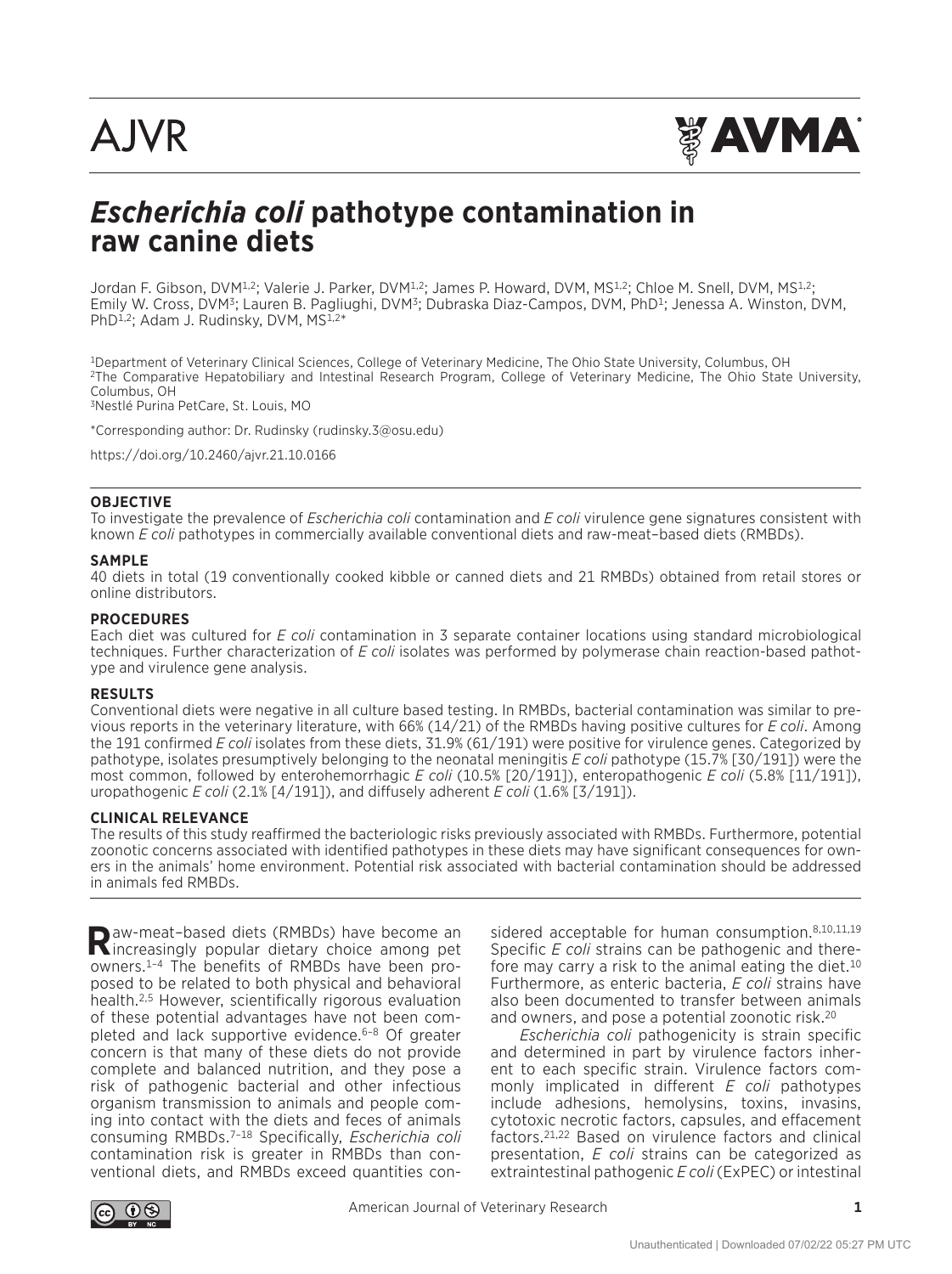pathogenic *E coli* (InPEC).23,24 Subclassifications of InPEC include enteroinvasive *E coli*, enterohemorrhagic *E coli* (EHEC), enterotoxigenic *E coli*, enteropathogenic *E coli* (EPEC), enteroaggregative *E coli*, and diffusely adherent *E coli* (DAEC).23,25,26 Likewise, ExPEC can be subdivided into uropathogenic *E coli* (UPEC), neonatal meningitis *E coli* (NMEC), and avian pathogenic *E coli*. 23,25,26

Our aim was to investigate the presence of *E coli* contamination in commercially available extruded kibble diets and RMBDs. A secondary aim was to assess for the presence of virulence gene signatures consistent with different pathotypes from all *E coli* isolated from the diets. Our hypothesis was that RMBDs would have an increased frequency of *E coli* contamination, and that those *E coli* would carry virulence genes consistent with *E coli* pathotypes that pose risk to both animal and human health.

# **Materials and Methods**

#### **Diet selection**

Commercially available conventional and RMBD diets, containing either chicken or beef as a primary protein source, were eligible for inclusion in this descriptive study. Conventional diets were defined as containing no uncooked animal products whereas RMBDs were classified in accordance with the definition by Freeman and Michel<sup>9</sup> based on the presence of fresh, dehydrated, or frozen uncooked food animal products included in the diet. All diets used in our study were obtained from local retail stores within a 10-mile radius of laboratory or online distributors. The specific diets chosen represented those that were sold consistently in the majority of national retail and online stores based on our experience. This was done in an attempt to provide an analysis of diets presumed to be fed to pets more frequently. All RMBDs were kept at room temperature, refrigerated, or frozen at –20°C from the time of purchase until analysis, according to each individual manufacturer recommendation. For diets shipped to the laboratory, temperature verification was performed at reception of the package to ensure manufacturer-recommended delivery temperatures were maintained. All diets were analyzed within 4 weeks of purchase.

#### **Sample processing**

Using standard microbiological techniques, each diet was cultured for the presence of *E coli* in 3 separate sampling locations.27,28 For diets in kibble, block, tube, or tray form, the 3 separate samples were taken at 3 different depths (top, middle, bottom) or distances along the container (left, center, or right). For diets in patty or nugget form, the 3 samples were taken from 3 separate pieces at different depths within the container. If the diet was divided into separate packages by the manufacturer, the 1st and 2nd samples were taken from different depths in 1 container and the 3rd sample was taken from a separate container. Sampling and processing of all products was done aseptically with sterile personal protective equipment, sampling instruments, and collection supplies.

At each sampling site, 1 g of food was homogenized manually and inoculated aseptically to MacConkey broth, and incubated overnight with shaking at 37°C and 200 rpm to select for the growth of Gram-negative bacilli (eg, *Pseudomonas* spp and Enterobacteriaceae). Ten microliters of each broth was streaked for isolation onto MacConkey agar (Difco MacConkey Agar; Becton-Dickinson) and incubated overnight at 37°C in an air incubator. The MacConkey agar allowed differentiation of lactose-fermenting species, including most *E coli* species. Ten singlecolony isolates phenotypically characteristic of *E coli* (pink–purple colonies with a pink precipitated halo, indicating lactose fermentation) from the mixedisolate plates were then streak-plated onto fresh Mac-Conkey agar plates and incubated overnight at 37°C to form pure-isolate plates. If the pure-isolate plate phenotype was consistent with *E coli* as described earlier, the colonies were cryobanked in 75% glycerol (Fisher Chemical) plus 1X PBSS (ie, diluted PBSS 10X; Fisher BioReagents) at -80°C for further testing.

#### **Biochemical confirmation of isolate identity as E coli**

For biochemical testing, the individual isolates were used to inoculate tryptophan broth (Fisher Bio-Reagents) for indole-positive/-negative status and Luria broth agar (Fisher BioReagents) plates in preparation for oxidase activity testing, and were incubated overnight. Biochemical assays were performed according to standard microbiological techniques: isolates were labeled as consistent with *E coli* when showing both indole positivity, indicating expression of tryptophanase, which catalyzes the production of indole from Kovac's reagent, and oxidase negativity, indicating the isolate's lack of cytochrome c oxidase, which catalyzes the production of indophenols.<sup>28,29</sup> Each isolate was also screened for the presence of the *uidA* marker gene for molecular confirmation of the isolates as *E coli*, as described later and reported previously.3) In total, each isolate was biochemically identified as *E coli* based on the combination of phenotypic appearance, indole positivity, oxidase negativity, and *uidA* gene presence.

#### **DNA isolation**

Genomic DNA was extracted from whole *E coli* cells grown in Luria broth (Fisher BioReagents) cultures from each individual isolate using a commercially available kit (Invitrogen Easy-DNA gDNA Purification Kit; ThermoFisher Scientific) according to manufacturer instructions. Purified genomic DNA was then stored frozen at -20°C until polymerase chain reaction (PCR) analysis.

#### **Pathotype identification based on virulence genes**

Presumptive pathotype identification was performed based on previously published methods that allow for characterization and grouping of isolates based on genetic signatures of virulence factors.<sup>30</sup> In brief, single PCRs were performed with a master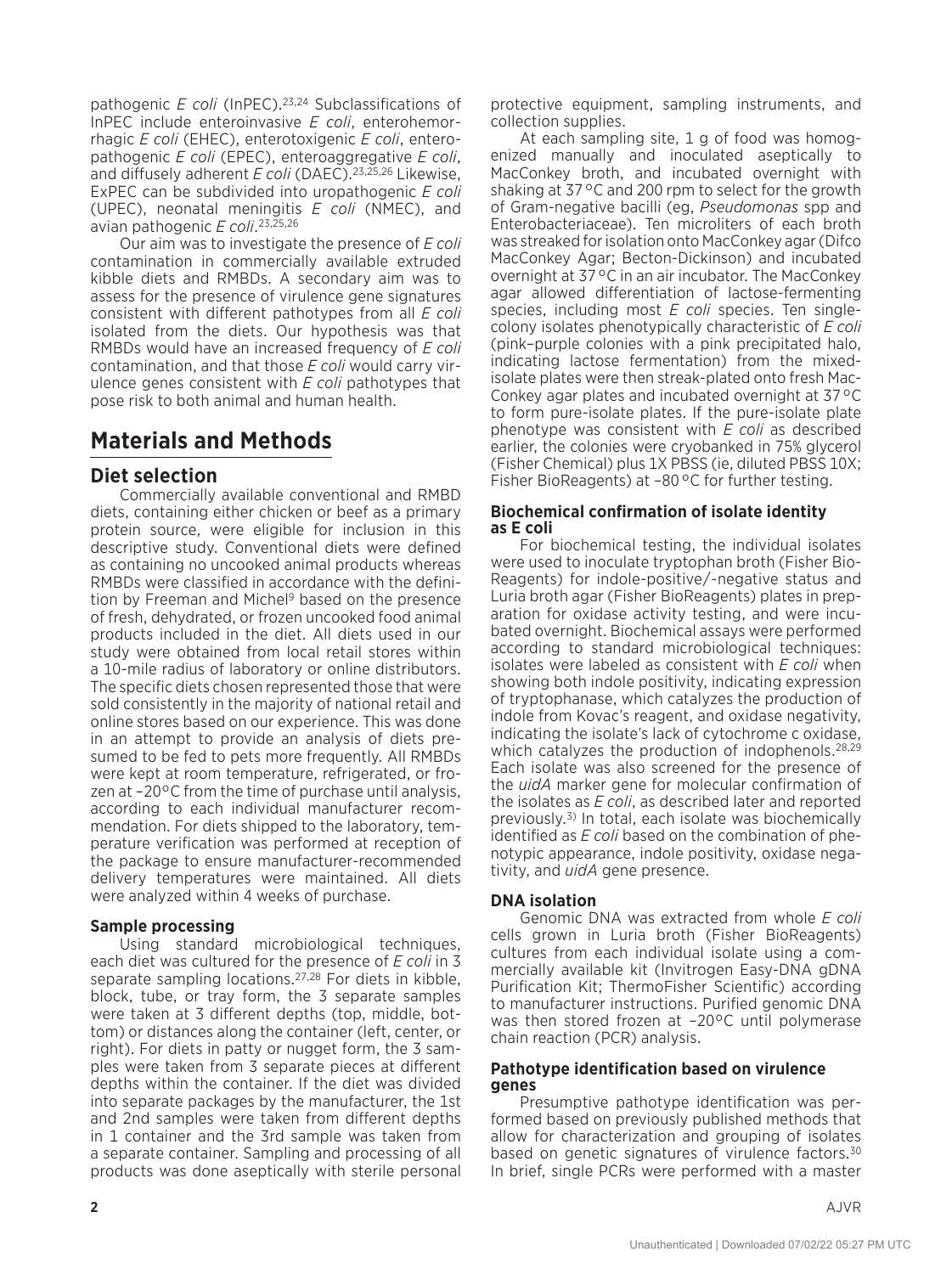mix composed of 1 μL of 20 μM forward primer, 1 μL of 20 μM reverse primer, 1 μL of 10 mM dNTPs (100 dNTP Set; Invitrogen), 5 μL of 10X DreamTaq Buffer (ThermoFisher Scientific), 0.5 μL of Dream-Taq DNA Polymerase (ThermoFisher Scientific), and 40.5 μL of ultrapure water. One microliter of each isolate's extracted genomic DNA was added to 49 μL of PCR primer mix, and run through PCR cycling (MiniAmp Plus Thermocycler; Applied Biosystems, ThermoFisher Scientific). The associated pathotype, gene of interest, gene product, primer sequence, amplified fragment size, and PCR run cycle parameters are detailed in **Supplementary Appendix S1**.

Ten microliters of the PCR product was stained with 2 μL of loading dye (6X Loading Dye, Thermo-Fisher Scientific) and resolved on a 1% agarose (Ultra-Pure Agarose; Invitrogen) Tris–acetate–EDTA (50X TAE Electrophoresis Buffer; ThermoFisher Scientific) gel with ethidium bromide (Invitrogen). Gel electrophoresis was performed at 200 W for 40 minutes, and finished gels were reviewed on a UV visualization system (UVP PhotoDoc-It Imaging System; AnalytikJena). Each gel was evaluated for DNA bands indicative of the presence or absence of target genes.

#### **PCR amplicon sequence confirmation**

The PCR amplification products were purified prior to confirmation sequencing using a commercially available kit (QIAquick Purification Kit; Qiagen Sciences). The PCR products were sequenced through a commercial laboratory (EuroFins Genomics), and sequencing results were compared to known *E coli* genome sequences through the National Center for Biotechnology Information BLAST database and RefSeq database for confirmation that the correct gene was sequenced.31

#### **Statistical analysis**

All data were evaluated using GraphPad Prism version 7.0.0 for Mac. Descriptive statistics are reported for all data collected. Normality was evaluated via the Shapiro-Wilk test and visual inspection. Frequency statistics on categorical data were assessed using Fisher's exact test.

#### **Results**

A total of 40 diets (19 conventionally cooked kibble or canned diets and 21 RMDBs) were obtained from retail stores or online through distributors **(Supplementary Appendixes S2 and S3)**. The primary protein source in the conventional diets included chicken ( $n = 11$ ) and beef ( $n = 8$ ). The primary protein source in the RMBDs included chicken (n = 9), beef (n = 11), pork (n = 1).

Fisher's exact test revealed that the percentage of culture-positive conventional diets differed significantly from the RMBDs (P < 0.001). No conventional diets (0/19) had a positive culture for *E coli* (Supplementary Appendix S2). In contrast, 66% (14/21) of the RMBDs had positive cultures for *E coli*. Among diets that cultured positive, all 3 sampling sites within the product yielded positive cultures in 57% (8/14) of diets. The remaining diets were positive in the 1st location only in 14.3% (2/14), 2nd location only in  $7.1\%$  ( $1/14$ ), or both the 2nd and 3rd sampling sites simultaneously in 21.4% (3/14).

RMBDs with positive cultures for *E coli* are listed in Supplementary Appendix S). Classified by primary protein source, 8 of the positive-culture diets were beef based and 6 of the culture-positive diets were chicken based.

The tested RMBDs cultured 204 presumptive *E coli* colonies. Of those 204 suspected colonies, 191 were confirmed as *E coli* based on biochemical testing and *uidA* gene presence. Among the 191 confirmed isolates, 31.9% (61/191) were positive for at least 1 virulence gene; 28.3% (54/191) of these isolates were positive for 1 virulence gene only and 3.7% (7/191) were positive for 2 virulence genes. These virulence-gene positives represented isolates from 47.6% (10/21) of the RMBDs. Of these 10 diets culturing virulence gene-positive *E coli*, 7 had virulence gene-positive *E coli* from multiple intradiet sampling sites and 3 had virulence gene-positive *E coli* from only a single sample site. Of those 7 diets with multiple intradiet sampling sites culturing virulence genepositive *E coli*, the virulence gene signature between samples within the diet was different for 4 diets.

Overall, 15.7% (30/19) of isolates were positive for *ibe*A, 10.5% (20/191) of isolates were positive for *stx*2, 5.8% (11/191) of isolates were positive for *eaeEae*, 2.1% (4/191) of isolates were positive for *pap*C, and 1.6% (3/191) of isolates were positive for *daa*E. Categorized by pathotype, these virulence genes made isolates presumptively belonging to the NMEC pathotype (15.7% [30/191]) the most commonly detected, followed by EHEC (10.5% [20/191]), EPEC (5.8% [11/191]), UPEC (2.1% [4/191]), and the lowest—was DAEC (1.6% [3/191]) (Supplementary Appendix S3 and **Figure 1**).



**Figure 1**—The prevalence of individual pathotypes among the total isolates cultured from all diets. The data displayed include all isolates with positive results cultured from the 14 raw-meat–based diets. DAEC = diffusely adherent *E coli*; EHEC = enterohemorrhagic *E coli*; EPEC = enteropathogenic *E coli*; NMEC = neonatal meningitis *E coli* pathotype; UPEC = uropathogenic *E coli.*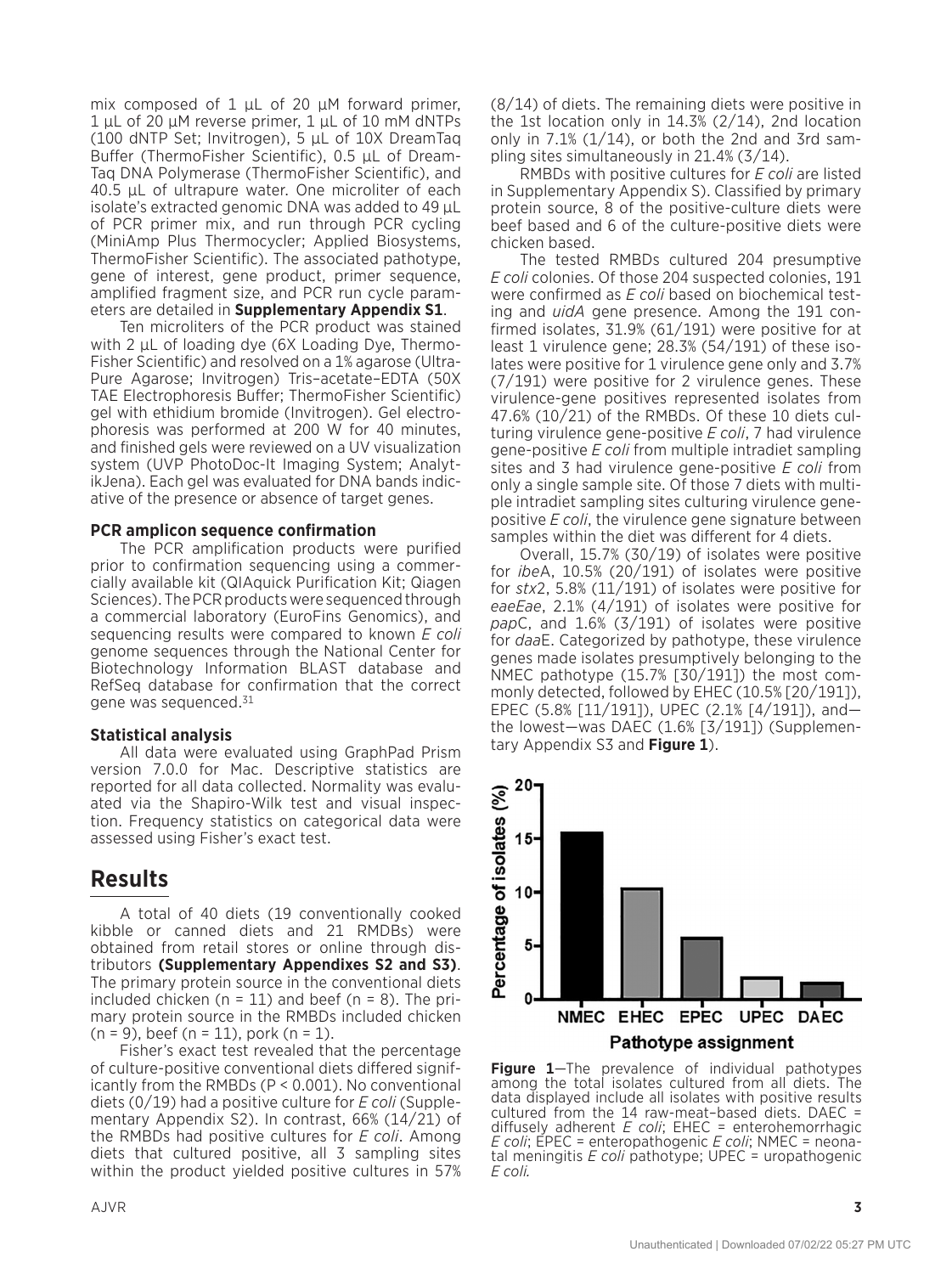### **Discussion**

This study investigated the frequency of *E coli* contamination among conventionally cooked diets and RMBDs. The *E coli* strains cultured from the diets were evaluated further to determine whether they were consistent with known pathotypes of concern to humans and animals. *Escherichia coli* with known virulence genes were detected in nearly one third of *E coli* isolated from the RMBDs. No *E coli* was isolated from either kibble or canned conventional diets. As such, the bacteriologic risks associated with *E coli* contamination were only associated with RMBDs in our study. The virulence genes detected in the *E coli* isolates suggest the presence of potentially pathogenic *E coli* strains in these diets, including both ExPEC and InPEC types.

The primary InPEC pathotypes identified included EHEC and EPEC, with a smaller proportion of DAEC. Both EHEC and EPEC pathotypes have been associated with gastrointestinal disease in humans following exposure to contaminated environmental sources.<sup>21,32</sup> Key virulence factors in these pathotypes include intimin (*eae* gene), Shiga toxin (*stx*2), and plasmaencoded bundle forming pilus (*bfp* gene). In EHEC isolates, it has been shown previously that the occurrence of multiple virulence genes associated with EHEC is associated with more severe disease symptomology, including worse gastrointestinal symptoms and hemolytic uremic syndrome.<sup>33,34</sup> In this cohort of *E coli* isolates, there were none that contained multiple virulence genes from the EHEC pathotype. Regardless, this single virulence-gene pathotype has been associated with disease outbreaks and mortality in human populations, and thus still poses a potential risk to both animals and people in the local environment.35,36 Similarly, traditional EPEC strains contain the locus of enterocyte effacement pathogenicity island containing both the *eae* and *bfp* genes. In our study, the *bfp* gene was not identified in these isolates. Although consistent with the EPEC pathotype, these may or may not be pathogenic, and our study did not test for isolate pathogenicity directly. EPEC without the *bfp* gene has been noted to play equivocal disease pathophysiology roles in previous studies.23,25,37 However, specific strains of EPEC containing only the *eae* gene have been shown to be a cause of gastrointestinal disease in people.38

The 2 ExPEC pathotypes that were identified included NMEC and UPEC.39 Food animals and pets have both been considered as potential reservoirs for ExPEC as well as sources of transmission between hosts, presumably through fecal oral contamination.40,41 Furthermore, meat for consumption has been identified frequently as a source of the ExPEC contaminants.42 Specifically, ExPEC strains have been cited to be more likely contaminants in poultry meat.43–45 However, the number of positive isolates and diets in our study precluded evaluation of this potential association statistically. Further studies investigating the type of RMBD ingredients and their association with ExPEC contamination is an area for future research.

Previous work has shown that the microbiome and metabolome of dogs fed an RMBD differs from those fed a conventional diet.<sup>46-49</sup> It is unknown to what degree dietary bacteriologic invasion may be driving these changes. The exact cause of the reported microbiome differences is unknown but may be multifactorial, including macronutrient content, dietary preparation, and bacteriologic content. Interestingly, previous work has shown that dogs eating RMBDs had a greater fecal abundance of Enterobacteriaceae, and specifically *E coli*. 46 This research has shown that dietary protein concentration may affect *E coli* abundance in dogs and rat models.46,50,51 In addition, it has long been established that food-borne contamination with *E coli* can affect the microbial ecosystem in the species ingesting the diet.52 Further work is necessary to investigate the individual effects of diet contamination and diet composition, such as protein concentration, driving microbiome changes in dogs fed RMBDs. Complete nutritional profiles were not provided by many of the RMBD companies, which precluded an exact comparison of protein concentration in these diets and further analysis.

Last, the presence of a specific virulence genes associated with pathotypes does not imply definitively that the microbe is pathogenic.<sup>21</sup> Additional in vitro and in vivo testing beyond the scope of this study is needed to assess further the true pathogenicity of the *E coli* strains isolated from RMBDs. The presence of an individual virulence gene or genes still needs to be matched appropriately to host susceptibility to cause disease.<sup>35</sup> However, pathotype identification has been shown to be useful in identifying strains with pathogenic potential.<sup>21</sup> The documentation of *E coli* contaminants with genes present for vital virulence factors in our study has important animal and human health implications. Expansion of this work looking at engraftment of dietary contaminant *E coli* on the intestinal ecosystem, host health, and public health are important areas for future research.

This study had limitations that are important to consider when interpreting results. It did not assess the magnitude of *E coli* contamination in each diet and whether the degree of *E coli* would clinically pose a risk to the animal ingesting the diet or the human exposed. Furthermore, the method of diet selection was semiobjective and based on the frequency of availability of the diets listed at major retailers. This method encompassed readily available brands but does not predict directly the frequency of use of the specific diets selected. This study done with different diets may yield different results. Similarly, each diet was sampled from a single order from a single batch from the manufacturer. If serial analyses of these diets were to be performed, the results could change because contamination may or may not be consistent and predictable.

In conclusion, these results reaffirmed previous reports regarding the bacteriologic risks associated with RMBDs. Based on the potential zoonotic concerns, these bacteriologic risks might have severe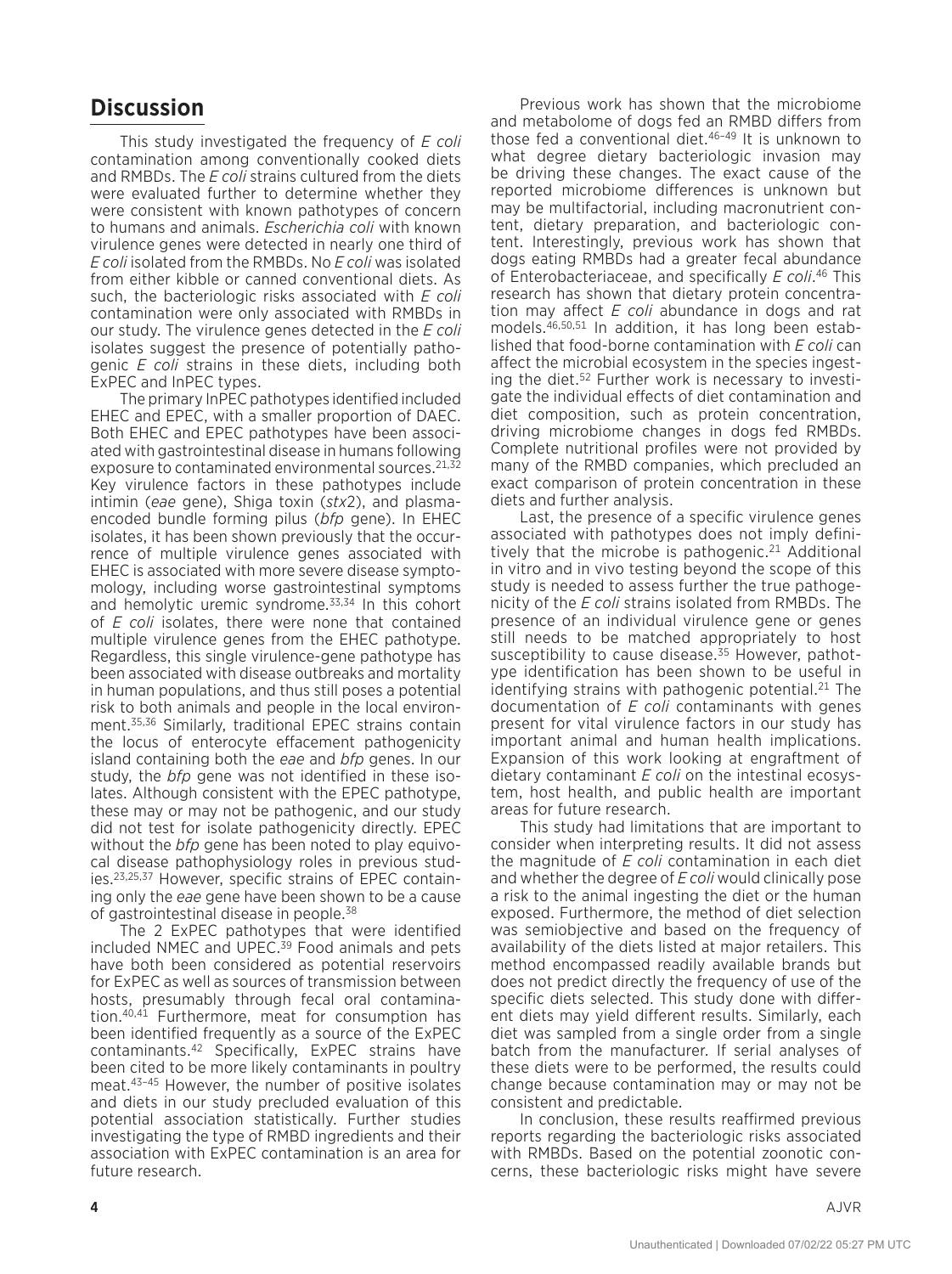and potentially life-threatening consequences. These risks and contamination issues should be addressed in animals fed RMBDs, and owners interested in feeding their pets raw diets should be educated on public health concerns, especially in the absence of a documented RMBD health benefit. Based on the finding of specific pathotypes of concern among these diets, future research on raw diets should include tracking specific *E coli* pathotypes identified in RMBDs and their implications on the host animal's microbiome, health, and environmental impact.

# **Acknowledgments**

The study was funded by The Ohio State University Veterinary Student Scholars Summer Research Program as well as the Purina Veterinary Summer Research Student Program. The authors Lauren Pagluighi and Emily Cross work for Nestle Purina PetCare.

# **References**

- 1. American Pet Products Association. *The 2017–2018 APPA National Pet Owners Survey Debut*. American Pet Products Association; 2018.
- 2. Empert-Gallegos A, Hill S, Yam PS. Insights into dog owner perspectives on risks, benefits, and nutritional value of raw diets compared to commercial cooked diets. *PeerJ*. 2020;8:e10383. doi:10.7717/peerj.10383
- 3. Morgan SK, Willis S, Shepherd ML. Survey of owner motivations and veterinary input of owners feeding diets containing raw animal products. *PeerJ*. 2017;5:e3031. doi:10.7717/peerj.3031
- 4. Morelli G, Bastianello S, Catellani P, Ricci R. Raw meatbased diets for dogs: survey of owners' motivations, attitudes and practices. *BMC Vet Res*. 2019;15(1):74. doi:10.1186/s12917-019-1824-x
- 5. Barf World. BARF Benefits. Accessed May 3, 2022. https://www.barfworld.com/WhatIsBarf/RawvsCooked
- 6. Davies RH, Lawes JR, Wales AD. Raw diets for dogs and cats: a review, with particular reference to microbiological hazards. *J Small Anim Pract*. 2019;60(6):329–339. doi:10.1111/jsap.13000
- 7. Schlesinger DP, Joffe, D. J. Raw food diets in companion animals: a critical review. *Can Vet J*. 2011;52:50–54.
- 8. Freeman LM, Chandler ML, Hamper BA, Weeth LP. Current knowledge about the risks and benefits of raw meat-based diets for dogs and cats. *J Am Vet Med Assoc*. 2013;243(11):1549–1558. doi:10.2460/ javma.243.11.1549
- 9. Freeman LM, Michel KE. Evaluation of raw food diets for dogs. *J Am Vet Med Assoc*. 2001;218(5):705–709. doi:10.2460/javma.2001.218.705
- 10. van Bree FPJ, Bokken G, Mineur R, Franssen F, et al. Zoonotic bacteria and parasites found in raw meat-based diets for cats and dogs. *Vet Rec*. 2018;182(2):50. doi:10.1136/ vr.104535
- 11. Nilsson O. Hygiene quality and presence of ESBL-producing *Escherichia coli* in raw food diets for dogs. *Infect Ecol Epidemiol*. 2015;5:28758. doi:10.3402/iee.v5.28758
- 12. Kolle P, Schmidt M. [Raw-meat-based diets (RMBD) as a feeding principle for dogs]. *Tierarztl Prax Ausg K Kleintiere Heimtiere*. 2015;43(6):409–419; quiz 420. doi:10.15654/ TPK-150782
- 13. Weese JS, Rousseau J, Arroyo L. Bacteriological evaluation of commercial canine and feline raw diets. *Can Vet J*. 2005;46(6):513–516.
- 14. Lenox C, Becvarova I, Archipow W. Metabolic bone disease and central retinal degeneration in a kitten due to nutritional inadequacy of an all-meat raw diet. *JFMS*

*Open Rep*. 2015;1(1):2055116915579682. doi:10.1177/ 2055116915579682

- 15. Fauth E, Freeman LM, Cornjeo L, Markovich JE, Janecko N, Weese JS. Salmonella bacteriuria in a cat fed a *Salmonella*-contaminated diet. *J Am Vet Med Assoc*. 2015;247(5):525–530. doi:10.2460/javma.247.5.525
- 16. Nemser SM, Doran T, Grabenstein M, et al. Investigation of *Listeria*, *Salmonella*, and toxigenic *Escherichia coli* in various pet foods. *Foodborne Pathog Dis*. 2014;11(9): 706–709. doi:10.1089/fpd.2014.1748
- 17. Fredriksson-Ahomaa M, Heikkila T, Pernu N, Kovanen S, Hielm-Bjorkman A, Kivisto R. Raw meatbased diets in dogs and cats. *Vet Sci*. 2017;4(3):33. doi:10.3390/vetsci4030033
- 18. Morelli G, Catellani P, Miotti Scapin R, et al. Evaluation of microbial contamination and effects of storage in raw meat-based dog foods purchased online. *J Anim Physiol Anim Nutr (Berl)*. 2020;104(2):690–697. doi:10.1111/ jpn.13263
- 19. Strohmeyer RA, Morley PS, Hyatt DR, Dargatz DA, Scorza AV, Lappin MR. Evaluation of bacterial and protozoal contamination of commercially available raw meat diets for dogs. *J Am Vet Med Assoc*. 2006;228(4): 537–542. doi:10.2460/javma.228.4.537
- 20. Naziri Z, Derakhshandeh A, Firouzi R, Motamedifar M, Shojaee Tabrizi A. DNA fingerprinting approaches to trace *Escherichia coli* sharing between dogs and owners. *J Appl Microbiol*. 2016;120(2):460–468. doi:10.1111/jam.13003
- 21. Kuhnert P, Boerlin P, Frey J. Target genes for virulence assessment of *Escherichia coli* isolates from water, food and the environment. *FEMS Microbiol Rev*. 2000;24(1): 107–117. doi:10.1111/j.1574-6976.2000.tb00535.x
- 22. Galane PM, Le Roux M. Molecular epidemiology of *Escherichia coli* isolated from young South African children with diarrhoeal diseases. *J Health Popul Nutr*. 2001;19(1): 31–38.
- 23. Kaper JB, Nataro JP, Mobley HL. Pathogenic *Escherichia coli*. *Nat Rev Microbiol*. 2004;2(2):123–140. doi:10.1038/ nrmicro818
- 24. Russo TA, Johnson JR. Proposal for a new inclusive designation for extraintestinal pathogenic isolates of *Escherichia coli*: ExPEC. *J Infect Dis*. 2000;181(5):1753–1754. doi:10.1086/315418
- 25. Nataro JP, Kaper JB. Diarrheagenic *Escherichia coli*. *Clin Microbiol Rev*. 1998;11(1):142–201. doi:10.1128/ CMR.11.1.142
- 26. Ishii S, Meyer KP, Sadowsky MJ. Relationship between phylogenetic groups, genotypic clusters, and virulence gene profiles of *Escherichia coli* strains from diverse human and animal sources. *Appl Environ Microbiol*. 2007;73(18):5703–5710. doi:10.1128/AEM.00275-07
- 27. International Organization for Standardization. *General Guidance for Enumeration of Presumptive Escherichia coli Microbiology*. International Organization for Standardization; 2005.
- 28. Leber AL. *Clinical Microbiology Procedures Handbook*. 4th ed. American Society for Microbiology Press; 2016.
- 29. Silva RM, Toledo MR, Trabulsi LR. Biochemical and cultural characteristics of invasive *Escherichia coli*. *J Clin Microbiol*. 1980;11(5):441–444. doi:10.1128/jcm.11.5.441- 444.1980
- 30. Titilawo Y, Obi L, Okoh A. Occurrence of virulence gene signatures associated with diarrhoeagenic and nondiarrhoeagenic pathovars of *Escherichia coli* isolates from some selected rivers in South-Western Nigeria. *BMC Microbiol*. 2015;15:204. doi:10.1186/s12866-015-0540-3
- 31. National Center for Biotechnology Information, National Library of Medicine. BLAST and RefSeq Database. Accessed July 3, 2021. https://www.ncbi.nlm.nih.gov/refseq/
- 32. Lothigius A, Sjoling A, Svennerholm AM, Bolin I. Survival and gene expression of enterotoxigenic *Escherichia coli* during long-term incubation in sea water and freshwater. *J Appl Microbiol*. 2010;108(4):1441–1449. doi:10.1111/ j.1365-2672.2009.04548.x